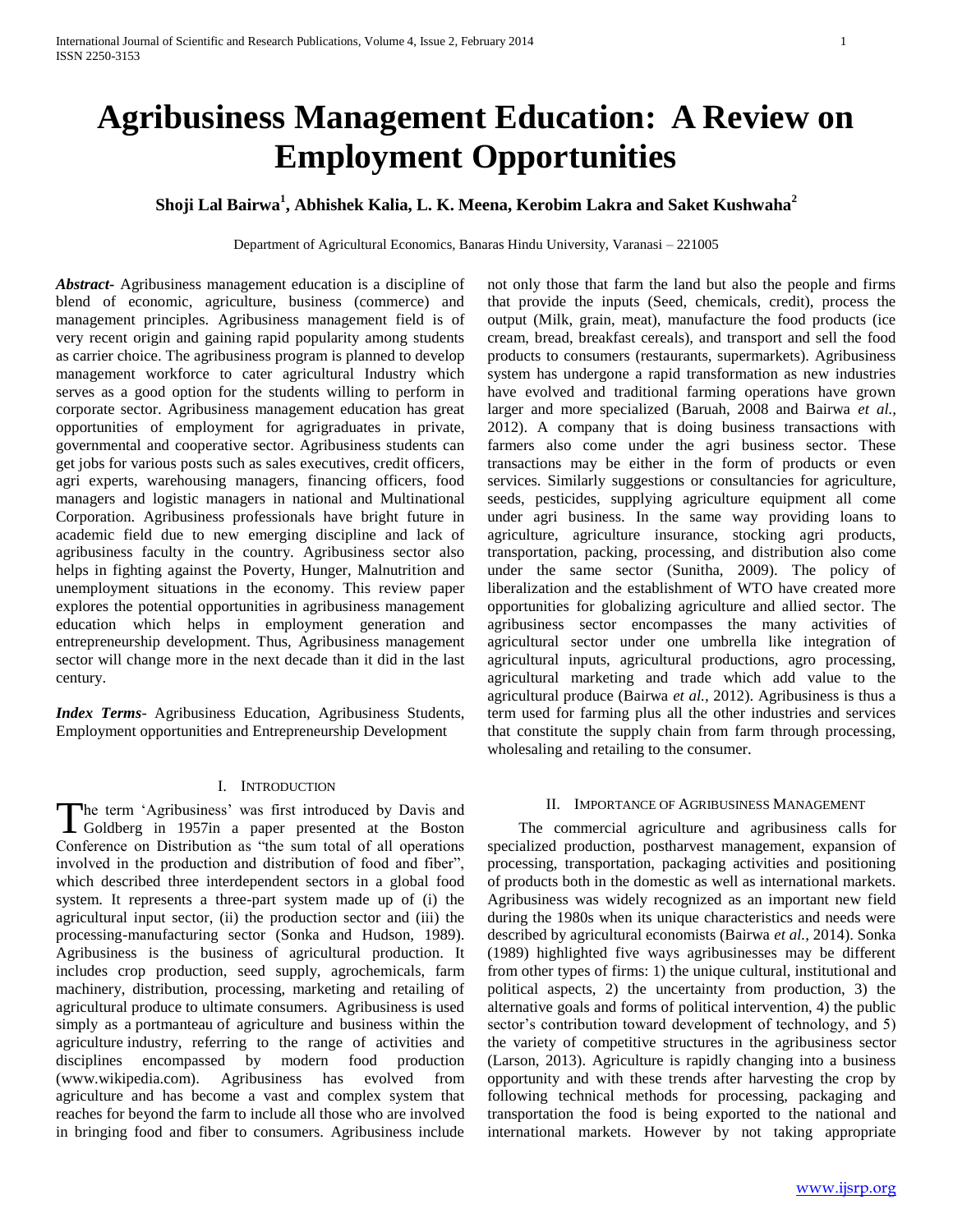measures in our country almost every year 20 to 30 percent of the crop produce is being wasted due to reasons like floods, pests – insects, improper handling, storage, processing, and transportation of agricultural produce and due to not using proper methods at the time of reaping the crops. In the same way vegetables and fruits are also 30 percent being wasted due to lack of processing and storage facilities. However with changes in business policies and international business organizations entering into the food processing market of India there is an overall boost to the agriculture sector in the country. With the application of advanced technology and managerial skills, many people are investing in poultry, aqua, processing of fruits and vegetables in our country which is turning out into a profitable business. As a result people are made investment in production, transportation, processing and marketing field. Moreover agribusiness management is very important for developing countries like India to capitalize on the benefits of globalization and face new challenges to enhance their economy growth. Government, private and other organizations are looking forward for qualified agribusiness managers and the agricultural universities and other agricultural education institutions have taken up the responsibility of providing qualified human resources for agribusiness industry training students with the required business management skills (Sunitha, 2009). Food consumption is also leading the boom in agriculture and agribusiness sector. India is expected to overtake China as the world's largest nation. With the world's youngest population, food and Agri sector is set to triple by 2020 from US \$328 to US \$895 Billion in just six years from now (Bairwa *et al.,* 2013). Huge opportunities in Agribusiness are attracting investments in primary production as well as on the output side in food processing and distribution. Organized retail is growing at 35% CAGR and so many input industries, all of whom are demanding more capable people to manage growth. This growth will invariably cause major structural shifts in the management of agribusiness enterprises and also will throw up a million opportunities beginning with the agglomeration of land, most likely via lease arrangements with the intent of improving production efficiencies – resulting in expansion of the farm mechanization business, micro irrigation, reorganization of supply chains, investments in food processing, cold chains and agri infrastructure, to name a few (Puri, 2012). There are a growing number of new companies in the Billion Dollar plus club in the area of processed foods, beverages, nutrition and the plantation sector. Inputs and farm mechanization have several such companies signalling interest in agribusiness and appetite for investment in this sector. Agriculture and allied sector has achieved satisfactory growth since last few decades, but presently due to the various factors the agricultural growth is relatively stagnated (Pandey and Tewari, 2010). The reports from various sources always reveals about the bottlenecks from the sector which put us back in terms of its growth and development. The up gradation of agriculture is needed right from harvesting of agriculture crops till it reaches at consumer fork. Majority of the farmers and small entrepreneurs are not well versed about standard practices required during pre-harvest as well as postharvest operations, which undoubtedly plays a vital role in overall productivity. In addition to these, growing global population has resulted into disparity between market demand

and supply side of agricultural produce. There is need a market and consumer oriented education system which fulfills the objective of the growth and development of the economy through the income and employment generation. In Agriculture education system, agribusiness management discipline is recent origin and gaining rapid popularity among students and academician. The agribusiness program is planned to develop management workforce to cater agricultural Industry which serves as a good option for the students willing to perform in corporate sector

(Sunitha, 2009). A proper management of all the agribusiness activities right from planting the seed to getting the actual reward at market place is required. These issues are expected to be addressed by management education in agricultural sector which certainly has hidden potential of creating second wave of agricultural revolution.

#### III. EMPLOYMENT OPPORTUNITIES IN AGRIBUSINESS MANAGEMENT

 In the era of privatization and globalization major structural reforms are taking place in the agricultural sector. India is on the threshold of Green revolution. Commercialization of agriculture, animal husbandry, dairying, fisheries and allied sectors are taking place at a faster pace in the country. National agriculture policy, agricultural reforms like public private partnerships, market lead extension programmes and agricultural technology management programmes envisage market centred production programmes in agriculture and allied sectors to attain sustainability. This fact that food security issues are emerging over the globe, we needed standardized practices for food safety, packaging, quality control, HACCP. To achieving the above envisaged objectives, technocrats endowed with relevant management skills and experience are essential which paved the way for starting the Agribusiness Management programmes for critical management and entrepreneurial competencies to agricultural graduates for enabling them to own and manage Agribusiness enterprises of global standards. Thus, agribusiness managers have great opportunities in agriculture production, agricultural marketing, food processing, supply chain, dairying and retailing sector in national and Multinational Corporation. These MNCs are very interested to investment in industries like agrochemical, organic farming, cattle feed industry, horticultural based industries, poultry, plantation, agroforestry, and ayurvedic industry in order to exploit the potentials of market access in India.

 Today India's agriculture has become globalised and the idea of integrating Indian agriculture with the world economy is getting support. India has enormous potential as an exporter of agricultural commodities ranging from mushrooms to flowers, spices, cereals, oilseeds and vegetables. The spurt in government support for export of agri-products has evoked considerable interest among the large business houses which have worked out agreements for technology transfer, marketing tie-ups, and management and trading contacts with leading foreign counterparts. Horticulture with its offshoot floriculture has become a focus of export activity. India's exports of roses, carnations, gladioli, chrysanthemums, jasmine and other tropical plants and flowers are touching new heights. This situation creates employment opportunities in the economy directly and indirectly. There are varied opportunities for salaried jobs and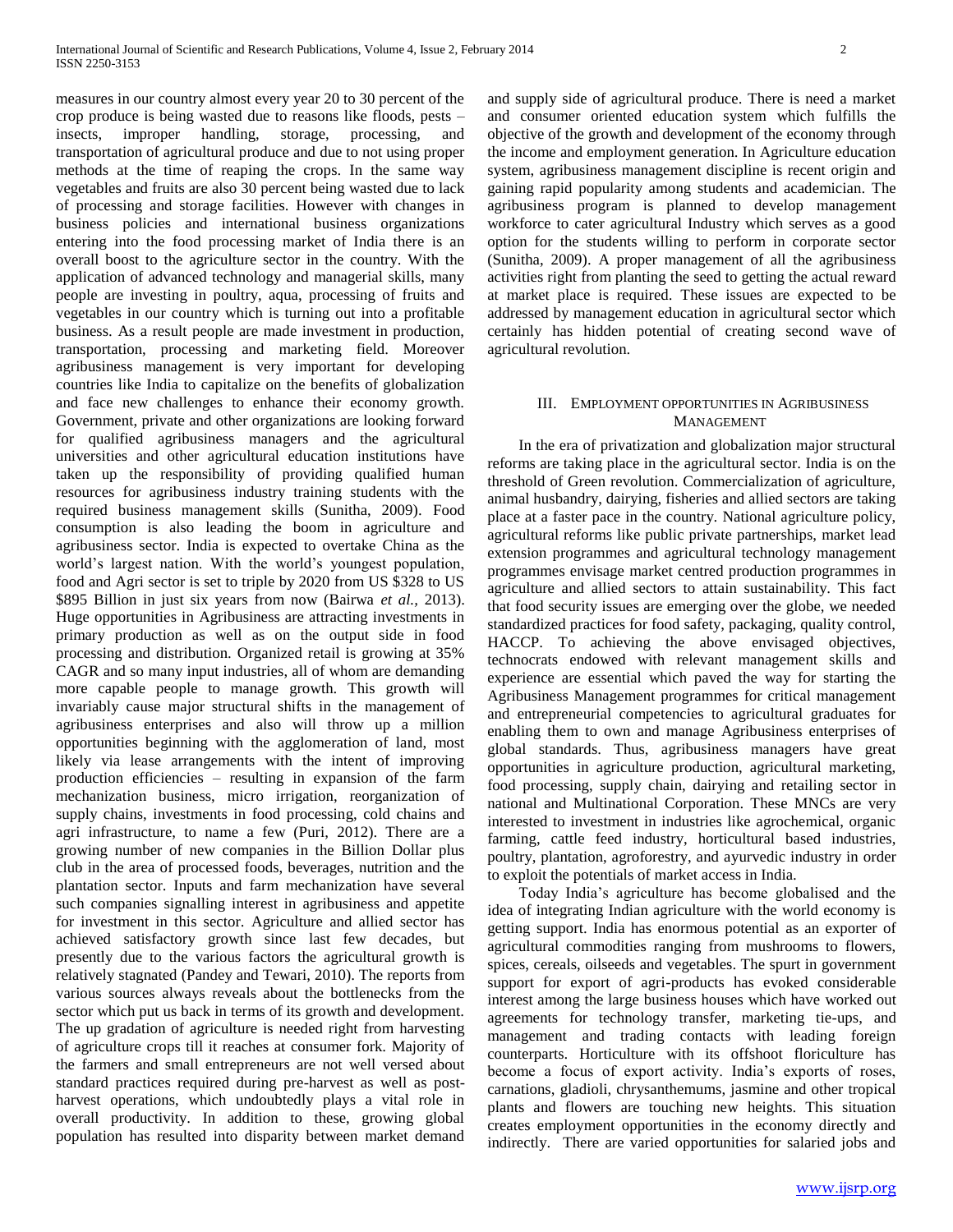entrepreneurship in agriculture and horticulture sector. Landscapers and horticulturists are hired by hotels, health farms, and holiday resorts to beautify their surroundings. Florists and nurseries managers are doing lucrative business especially in the metropolitan cities. Agribusiness management is one of the courses having more opportunities and potential for job within the country and abroad (Puri, 2012). Commercialization of agriculture and allied activities pave way for agribusiness experts to acquire better jobs in industrial sector. Food business, agribusiness, retail chains, banking, agri insurance, supply chain management and logistics management are some important career oriented areas in agribusiness management. A logistics model can provide cost effective access for rural produce to urban markets. Moreover public private partnerships will help to address some of the rural development issues. This further emphasizes the importance of Agri business, supply chain and logistics management.

 Agribusiness is a field where economics, business, and agriculture merge, and individuals often study and gain experience in all three in order to be skilled candidates. Agribusiness management jobs are available in both the public and private sectors, such as government agencies and large corporations. The agribusiness education gives an option of joining the agricultural corporate sector as one of the good career alternatives. The corporate sectors involved in production and distribution of pesticides, fertilizers, seeds, farm equipments are some of the usual options available (Srivastava, 1989). Agribusiness students can join in the warehousing, retail, seeds companies, fertilizers and pesticides companies, banks and insurance sectors. They also can join as agribusiness experts, as management professor, as policy maker, agribusiness researcher and agribusiness consultant in any concerned institutions. They can also look for a career in agriculture consultancy, agri banking, hi-tech farming and agriculture engineering sectors (Sunitha, 2009). Careers in agribusiness are varied from farming or ranching to commodity broker, food broker, loan officer, marketing researcher/specialist, product analyst, purchasing agent, statistician, and wholesaler. Agribusiness graduates and managers can find career openings in many areas of specialization, including positions such as grain traders, sales representatives in agri input companies, logistics managers, finance and credit officers, food managers, agribusiness experts and analyst positions in market development organizations. There is a continuing strong demand by agribusiness firms, ranging from large multinational corporations to emerging food manufacturing firms for better trained employees in both management and the agriculture field. These firms are looking for employees who have the skills to make sense of the world around them, especially in a rapidly changing, global agriculture industry.

 Recently Prime Minister Dr. Manmohan Singh emphasized on the need for greater attention to local needs by citing an important modern management principle of 'think global and act local'. Logistics could play a key role in integrating rural and urban divide. A best option of employment can be develop through agripreneurship development. Agribusiness professionals can change their own farming land in to profitable venture by applying the managerial skill plus knowledge and agribusiness managers can perform well in the same due to their suitable educational background (Puri, 2012). To shape the Indian agriculture into a commercially viable entity, there is vital need to inculcate the spirit of entrepreneurship, and then only agriculture can become a major contributor to the nation's gross production. Agri-business management has wide scope in developing the trained manpower in different area of operations viz. management personnel to cater cooperatives and agriculture industry, policy makers for financial sector, trained teaching staff to cater academic field, technically sound team to serve research area in agribusiness sector (Srivastava, 1989).

#### IV. CONCLUSION

 Agribusiness is a growing discipline as well as industry sector emerging as promising career options for agribusiness students and has bright scope in both academic and industrial development. Agribusiness management education is necessary for developing trained manpower, to create business opportunities, reduce poverty through employment generation and industrial growth for the true development of Indian agriculture. Now days, the public, private and cooperative organizations are looking for professionally competent and trained agribusiness managers for maintaining growth of the organization. The managerial skills of meritorious agricultural graduates can be developed through agribusiness management education by academic institutions so that they can prove as effective agribusiness managers in the national and international corporate organizations.Thus agribusiness management professionals have good and ample opportunities of employment or jobs in private, public and cooperative sector. They have opportunities in academic field as agribusiness faculty along with an alternative of entrepreneurship development.

#### **REFERENCES**

- [1] Bairwa, S. L. and Kushwaha S. (2012) Agro Industry scenario in India In Edited by Prof. S. P. Singh "Agricultural research and Sustainable development in India", Bharti Publications, New Delhi, 110093, pp 159- 182.
- [2] Bairwa, S. L., Kushwaha, S., Meena, L. K., Lakra, K. and Kumar P. (2014) Agribusiness Potential of North Eastern States: A SWOT Analysis. Edited by Singh et al., 2014 "Agribusiness Potentials in India: experience from hill states". EBH Publishers (India) Guwahati – New Delhi. PP 544 – 556
- [3] Baruah, B. K. (2008) Agribusiness Management, its meaning, nature and scope, types of management tasks and responsibilities, Department of Agril. Economics Farm Management, Assam Agricultural University, Jorhat – 785 013.
- [4] Davis, J. H. (1957). From Agriculture to Agribusiness. Harvard Business Review, 34, 107–115.
- Larson R. B. (2013) Addressing the Needs of the Agribusiness Fringe. presentation at the Agricultural and Applied Economics Association's 2013 AAEA & CAES Joint Annual Meeting, Washington, D.C., August 4-6, 2013.
- [6] Pandey, M. and Tewari, D. (2010) The Agribusiness Book: A Marketing and Value-Chain Perspective, IDBC Publishers, Lucknow
- [7] Puri, Vikram (2012) Agribusiness: A Great Career Opportunity for Talented People, International Food and Agribusiness Management Review, Volume 15 Special Issue A: 27- 30.
- [8] Sonka, S. and Hudson, M.A. (1989) Why Agribusiness Anyway? Agribusiness 5(4): 305-314.
- [9] Sunitha (2009) Career Opportunities in Agribusiness Management, Employment News Today, pp 1- 4.